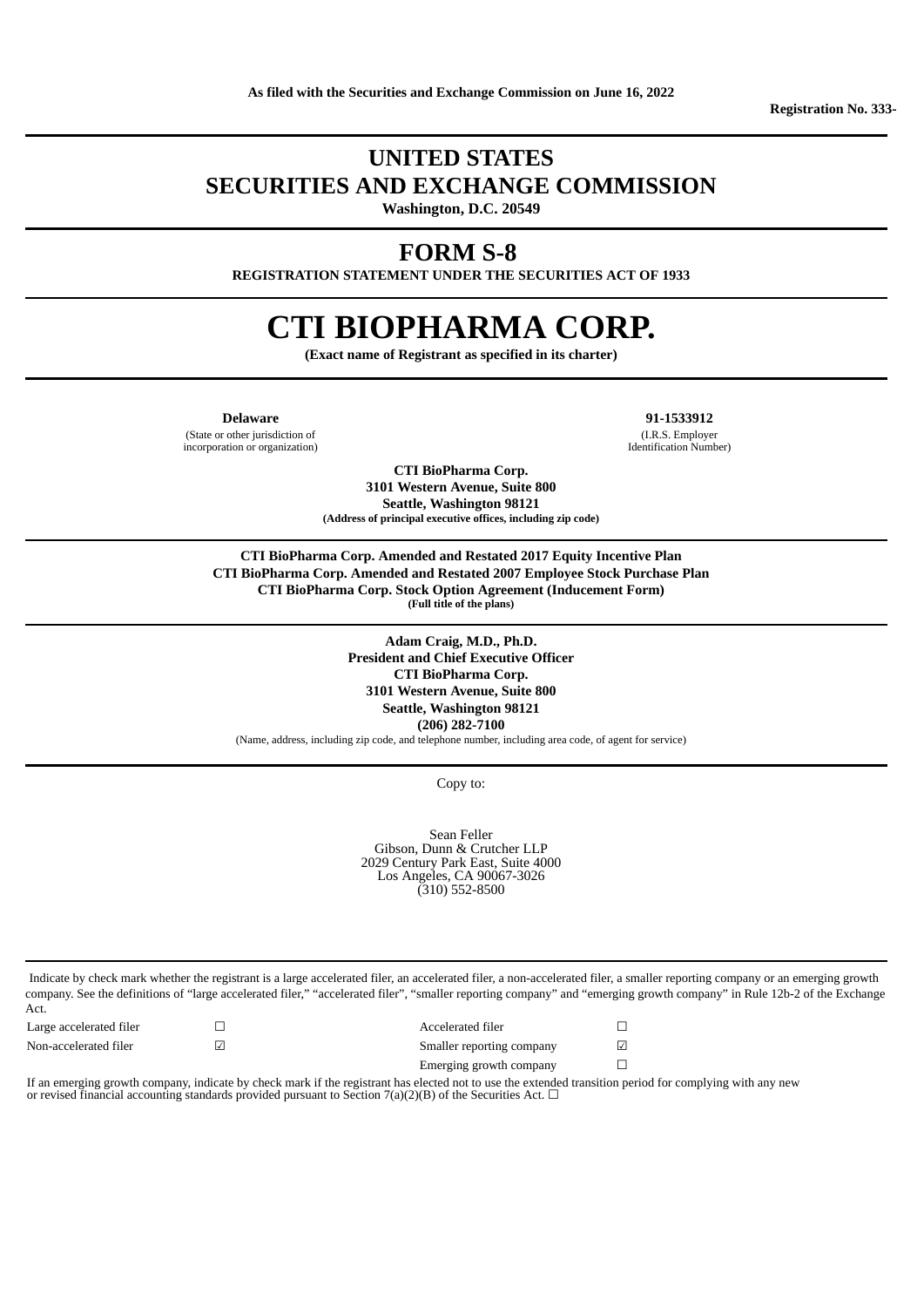#### **EXPLANATORY NOTE**

CTI BioPharma Corp. (the "Registrant") is filing this Registration Statement on Form S-8 (this "Registration Statement") to register the offer and sale of an additional 8,000,000 shares of its common stock, par value \$0.001 per share (the "Common Stock") that may be issued under the CTI BioPharma Corp. Amended and Restated 2017 Equity Incentive Plan and 500,000 shares under the CTI BioPharma Corp. Amended and Restated 2007 Employee Stock Purchase Plan. This Registration Statement also registers the offer and sale of 2,032,500 shares of Common Stock that are subject to outstanding option awards that were granted to newly hired employees as inducement to the employees' acceptance of employment with the Registrant in accordance with Nasdaq Listing Rule 5635(c)(4).

#### **PART I**

#### **INFORMATION REQUIRED IN THE SECTION 10(A) PROSPECTUS**

The information specified in Item 1 and Item 2 of Part I of Form S-8 is omitted from this Registration Statement in accordance with the provisions of Rule 428 under the Securities Act, as amended (the "Securities Act") and the introductory note to Part I of Form S-8. The documents containing the information specified in Part I of Form S-8 will be delivered to the participants in the equity benefit plans covered by this Registration Statement as specified by Rule 428(b)(1) under the Securities Act.

#### **PART II**

#### **INFORMATION REQUIRED IN REGISTRATION STATEMENT**

#### **Item 3 Incorporation of Documents by Reference.**

The Registrant hereby incorporates by reference into this Registration Statement the following documents previously filed with the Securities and Exchange Commission (the "Commission"):

- The Registrant's [Annual](https://www.sec.gov/ix?doc=/Archives/edgar/data/891293/000089129322000010/ctic-20211231.htm) Report on Form 10-K, for the fiscal year ended December 31, 2021, as filed with the Commission on March 31, 2022;
- The Registrant's [Quarterly](https://www.sec.gov/ix?doc=/Archives/edgar/data/891293/000089129322000026/ctic-20220331.htm) Report on Form 10-Q for the quarterly period ended March 31, 2022, as filed with the Commission on May 12, 2022; • The Registrant's Current Reports on Form 8-K, as filed with the Commission on [March](https://www.sec.gov/ix?doc=/Archives/edgar/data/891293/000119312522061828/d292261d8k.htm) 2, 2022, [March](https://www.sec.gov/ix?doc=/Archives/edgar/data/891293/000119312522066282/d291963d8k.htm) 4, [2022](https://www.sec.gov/ix?doc=/Archives/edgar/data/891293/000119312522066282/d291963d8k.htm) and June 3, [2022](https://www.sec.gov/ix?doc=/Archives/edgar/data/891293/000119312522167307/d357594d8k.htm) (other than the
- portions of those documents not deemed to be filed), respectively; and The description of the Registrant's common stock contained in its [Registration](https://www.sec.gov/Archives/edgar/data/891293/0000950109-96-004078.txt) Statement on Form 10, as filed with the Commission on June 27, 1996, as amended (Commission File No. 000-28386) and any other amendment or report filed for the purpose of updating such description.

All documents filed by the Registrant pursuant to Sections 13(a), 13(c), 14 and 15(d) of the Securities Exchange Act of 1934, as amended, on or after the date of this Registration Statement and prior to the filing of a post-effective amendment to this Registration Statement that indicates that all securities offered have been sold or that deregisters all securities then remaining unsold shall be deemed to be incorporated by reference in this Registration Statement and to be part hereof from the date of filing of such documents; provided, however, that documents or information deemed to have been furnished and not filed in accordance with the rules of the Commission shall not be deemed incorporated by reference into this Registration Statement. Any statement contained in a document incorporated or deemed to be incorporated by reference herein shall be deemed to be modified or superseded for purposes of this Registration Statement to the extent that a statement contained herein or in any subsequently filed document which also is deemed to be incorporated by reference herein modifies or supersedes such statement. Any such statement so modified or superseded shall not be deemed, except as so modified or superseded, to constitute a part of this Registration Statement.

#### **Item 4 Description of Securities.**

Not applicable.

#### **Item 5 Interests of Named Experts and Counsel.**

Not applicable.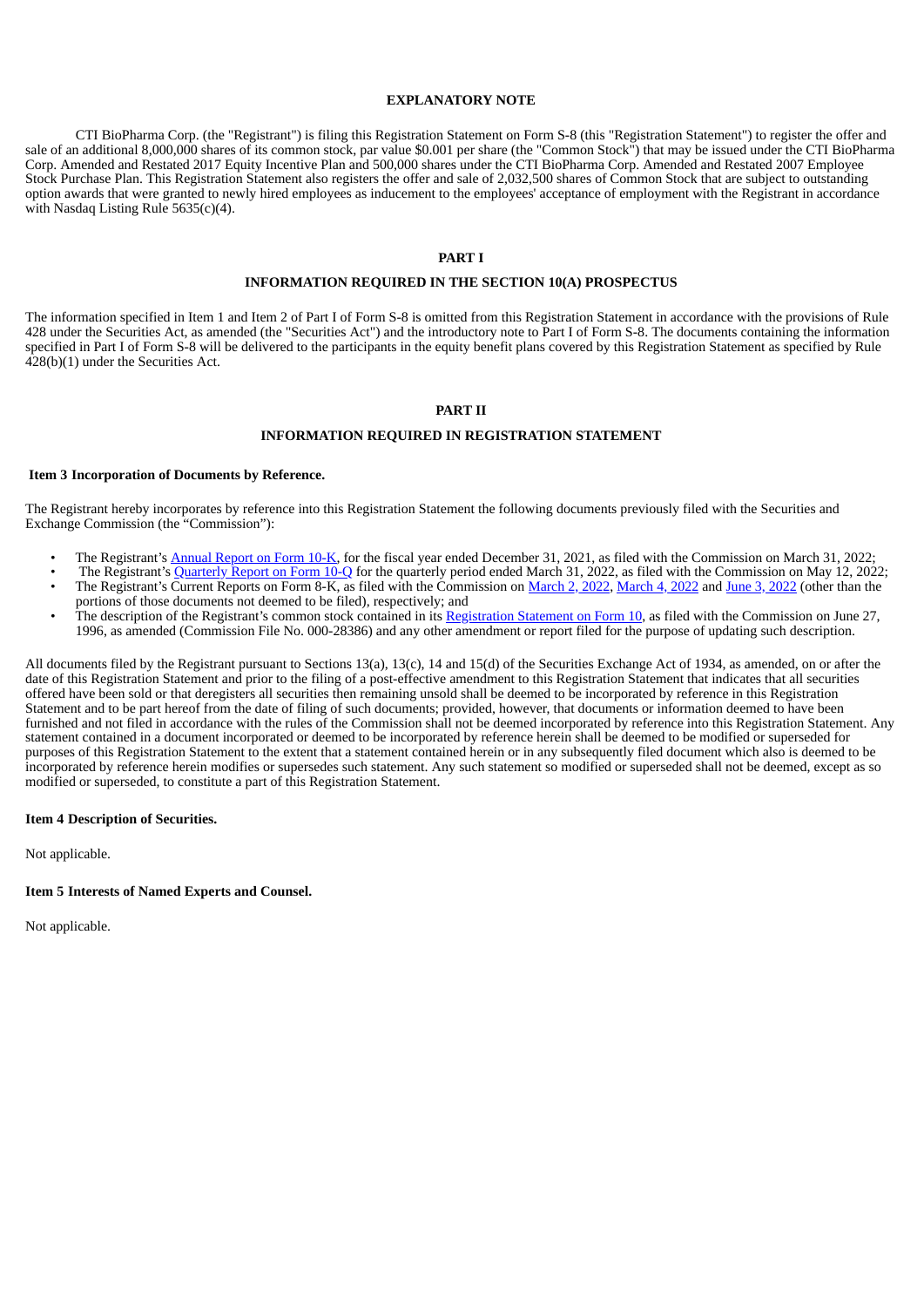#### **Item 6. Indemnification of Directors and Officers.**

Section 145 of the Delaware General Corporation Law empowers a corporation to indemnify its directors and officers and to purchase insurance with respect to liability arising out of their capacity or status as directors and officers, provided that the person acted in good faith and in a manner the person reasonably believed to be in its best interests, and, with respect to any criminal action, had no reasonable cause to believe the person's actions were unlawful. The Delaware General Corporation Law further provides that the indemnification permitted thereunder shall not be deemed exclusive of any other rights to which the directors and officers may be entitled under the corporation's bylaws, any agreement, a vote of stockholders or otherwise. The certificate of incorporation of the registrant provides for the indemnification of the Registrant's directors and officers to the fullest extent permitted under the Delaware General Corporation Law. In addition, the bylaws of the Registrant require the Registrant to fully indemnify any person who was or is a party or is threatened to be made a party to any threatened, pending or completed action, suit or proceeding (whether civil, criminal, administrative or investigative) by reason of the fact that such person is or was a director, or officer of the Registrant, or is or was a director or officer of the Registrant serving at the Registrant's request as a director, officer, employee or agent of another corporation, partnership, joint venture, trust or other enterprise, against expenses (including attorney's fees), judgments, fines and amounts paid in settlement actually and reasonably incurred by such person in connection with such action, suit or proceeding, to the fullest extent permitted by applicable law.

Section 102(b)(7) of the Delaware General Corporation Law permits a corporation to provide in its certificate of incorporation that a director of the corporation shall not be personally liable to the corporation or its stockholders for monetary damages for breach of fiduciary duty as a director, except (1) for any breach of the director's duty of loyalty to the corporation or its stockholders, (2) for acts or omissions not in good faith or which involve intentional misconduct or a knowing violation of law, (3) for payments of unlawful dividends or unlawful stock repurchases or redemptions or (4) for any transaction from which the director derived an improper personal benefit. The Registrant's certificate of incorporation provides that the Registrant's directors shall not be personally liable to it or its stockholders for monetary damages for breach of fiduciary duty as a director and that if the Delaware General Corporation Law is amended to authorize corporate action further eliminating or limiting the personal liability of directors, then the liability of the Registrant's directors shall be eliminated or limited to the fullest extent permitted by the Delaware General Corporation Law, as so amended.

Section 174 of the Delaware General Corporation Law provides, among other things, that a director who willfully or negligently approves of an unlawful payment of dividends or an unlawful stock purchase or redemption may be held liable for such actions. A director who was either absent when the unlawful actions were approved, or dissented at the time, may avoid liability by causing his or her dissent to such actions to be entered in the books containing minutes of the meetings of the board of directors at the time such action occurred or immediately after such absent director receives notice of the unlawful acts.

As permitted by the Delaware General Corporation Law, the Registrant has entered into separate indemnification agreements with each of the Registrant's directors and certain of the Registrant's officers which require the Registrant, among other things, to indemnify them against certain liabilities which may arise by reason of their status as directors, officers or certain other employees.

The Registrant expects to obtain and maintain insurance policies under which its directors and officers are insured, within the limits and subject to the limitations of those policies, against certain expenses in connection with the defense of, and certain liabilities which might be imposed as a result of, actions, suits or proceedings to which they are parties by reason of being or having been directors or officers. The coverage provided by these policies may apply whether or not the Registrant would have the power to indemnify such person against such liability under the provisions of the Delaware General Corporation Law.

These indemnification provisions and the indemnification agreements entered into between the Registrant and the Registrant's officers and directors may be sufficiently broad to permit indemnification of the Registrant's officers and directors for liabilities (including reimbursement of expenses incurred) arising under the Securities Act of 1933.

#### **Item 7. Exemption from Registration Claimed.**

Not applicable.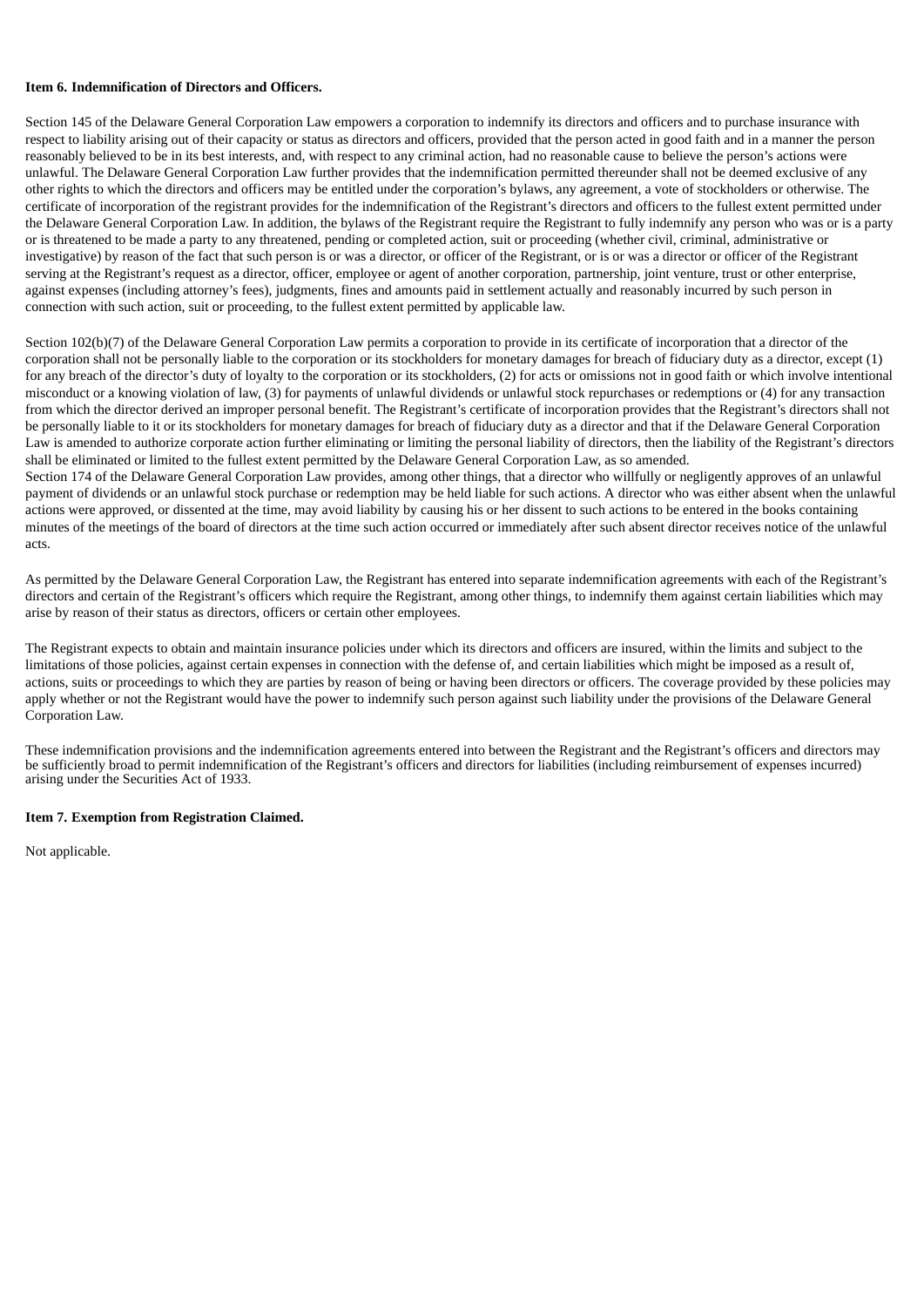#### **Item 8. Exhibits.**

#### Exhibit No. Exhibit Description

- 4.1\* Amended and Restated Certificate of [Incorporation](https://www.sec.gov/Archives/edgar/data/891293/000089129321000034/exhibit41-amendedandrestat.htm) of CTI BioPharma Corp., a Delaware corporation, dated June 7, 2021 (incorporated by reference to Exhibit 4.1 of the Registrant's Registration Statement on Form S-8, filed on June 17, 2021).
- 4.5 Amended and Restated Bylaws of CTI BioPharma Corp, a Delaware corporation [\(incorporated](https://www.sec.gov/Archives/edgar/data/891293/000089129320000023/ex31arbylaws.htm) by reference to Exhibit 3.1 of the Registrant's Current Report on Form 8-K, filed on April 13, 2020).
- 4.6 CTI BioPharma Corp. Amended and Restated 2017 Equity Incentive Plan [\(incorporated](https://www.sec.gov/Archives/edgar/data/891293/000119312522167307/d357594dex101.htm) by reference to Exhibit 10.1 of the Registrant's Current Report on Form 8-K, filed on June 3, 2022).
- 4.7 CTI BioPharma Corp. Amended and Restated 2007 Employee Stock Purchase Plan [\(incorporated](https://www.sec.gov/Archives/edgar/data/891293/000119312522167307/d357594dex102.htm) by reference to Exhibit 10.2 of the Registrant's Current Report on Form 8-K, filed on June 3, 2022).
- 4.8 CTI BioPharma Corp. Stock Option Agreement (Inducement Form) [\(incorporated](https://www.sec.gov/Archives/edgar/data/0000891293/000089129321000008/a2020ex1029optionagreement.htm) by reference to Exhibit 10.29 of the Registrant's Annual Report on 10-K, filed on March 17, 2021).
- 5.1\* Opinion of Gibson, Dunn & [Crutcher](#page-7-0) LLP.
- 23.1\* Consent of Gibson, Dunn & Crutcher LLP [\(included](#page-7-0) in Exhibit 5.1).
- 23.2\* Consent of Ernst & Young LLP, [Independent](#page-9-0) Registered Public Accounting Firm.
- 24.1\* Power of Attorney (included on signature page hereto).
- 107.1 [Calculation](#page-6-0) of Filing Fee Tables

 $\overline{\phantom{a}}$  , where  $\overline{\phantom{a}}$ \*Filed herewith.

#### **Item 9. Undertakings.**

A. The undersigned Registrant hereby undertakes:

(1) To file, during any period in which offers or sales are being made, a post-effective amendment to this Registration Statement:

(i) To include any prospectus required by Section 10(a)(3) of the Securities Act of 1933;

(ii) To reflect in the prospectus any facts or events arising after the effective date of the registration statement (or the most recent post-effective amendment thereof) which, individually or in the aggregate, represent a fundamental change in the information set forth in the registration statement. Notwithstanding the foregoing, any increase or decrease in volume of securities offered (if the total dollar value of securities offered would not exceed that which was registered) and any deviation from the low or high end of the estimated maximum offering range may be reflected in the form of prospectus filed with the Commission pursuant to Rule 424(b) if, in the aggregate, the changes in volume and price represent no more than a 20 percent change in the maximum aggregate offering price set forth in the "Calculation of Registration Fee" table in the effective registration statement; and

(iii) To include any material information with respect to the plan of distribution not previously disclosed in the Registration Statement or any material change to such information in the Registration Statement. Provided, however, that paragraphs  $(A)(1)(i)$  and  $(A)(1)(ii)$  do not apply if the information required to be included in a post-effective amendment by those paragraphs is contained in reports filed with or furnished to the Commission by the Registrant pursuant to Section 13 or Section 15(d) of the Securities Exchange Act of 1934 that are incorporated by reference in this Registration Statement. (2) That, for the purpose of determining any liability under the Securities Act of 1933, each such post-effective amendment shall be deemed to be a new registration statement relating to the securities offered therein, and the offering of such securities at that time shall be deemed to be the initial bona fide offering thereof.

(3) To remove from registration by means of a post-effective amendment any of the securities being registered which remain unsold at the termination of the offering.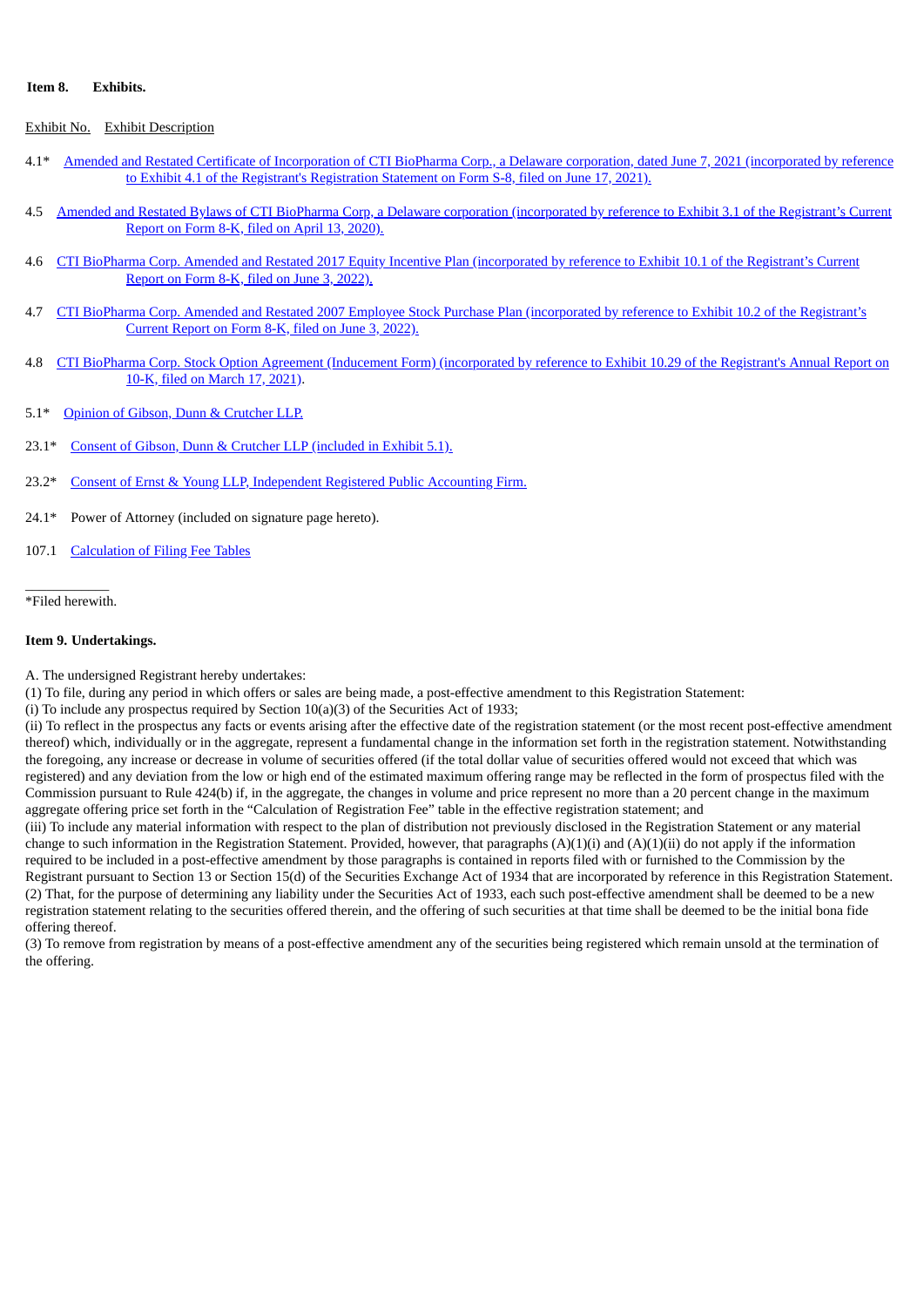B. The undersigned Registrant hereby undertakes that, for purposes of determining any liability under the Securities Act of 1933, each filing of the Registrant's annual report pursuant to Section 13(a) or Section 15(d) of the Securities Exchange Act of 1934 (and, where applicable, each filing of an employee benefit plan's annual report pursuant to Section 15(d) of the Securities Exchange Act of 1934) that is incorporated by reference in the Registration Statement shall be deemed to be a new registration statement relating to the securities offered therein, and the offering of such securities at that time shall be deemed to be the initial bona fide offering thereof.

C. Insofar as indemnification for liabilities arising under the Securities Act of 1933 may be permitted to directors, officers and controlling persons of the Registrant pursuant to the foregoing provisions, or otherwise, the Registrant has been advised that in the opinion of the Commission such indemnification is against public policy as expressed in the Securities Act of 1933 and is, therefore, unenforceable. In the event that a claim for indemnification against such liabilities (other than the payment by the Registrant of expenses incurred or paid by a director, officer or controlling person of the Registrant in the successful defense of any action, suit or proceeding) is asserted by such director, officer or controlling person in connection with the securities being registered, the Registrant will, unless in the opinion of its counsel the matter has been settled by controlling precedent, submit to a court of appropriate jurisdiction the question whether such indemnification by it is against public policy as expressed in the Securities Act of 1933 and will be governed by the final adjudication of such issue.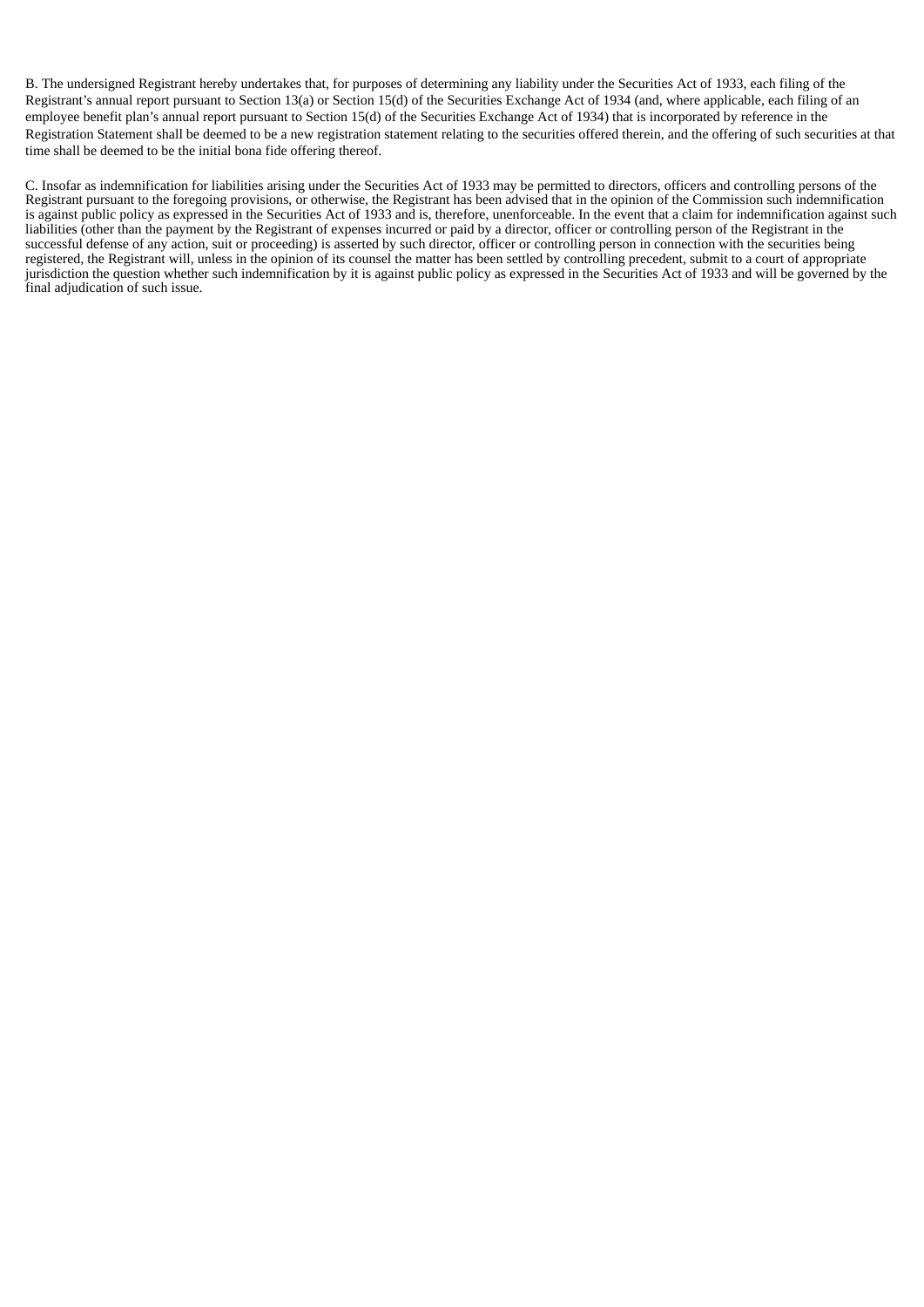#### **SIGNATURES**

Pursuant to the requirements of the Securities Act of 1933, the Registrant certifies that it has reasonable grounds to believe that it meets all of the requirements for filing on Form S-8 and has duly caused this Registration Statement to be signed on its behalf by the undersigned, thereunto duly authorized, in the City of Seattle, State of Washington, on this 16th day of June, 2022.

#### **CTI BIOPHARMA CORP.**

By: /s/ Adam R. Craig, M.D., Ph.D. Name: Adam R. Craig, M.D., Ph.D. Title: President, Chief Executive Officer and Interim Chief Medical Officer

#### **POWER OF ATTORNEY**

KNOW ALL PERSONS BY THESE PRESENTS, that each person whose signature appears below constitutes and appoints Adam R. Craig and David H. Kirske, and each of them, his true and lawful attorney-in-fact and agent, each with full power of substitution and resubstitution, for him or her and in his name, place and stead, in any and all capacities, to sign any and all amendments, including post-effective amendments, to this Registration Statement, and any registration statement relating to the offering covered by this Registration Statement and filed pursuant to Rule 462(b) under the Securities Act of 1933, and to file the same, with exhibits thereto and other documents in connection therewith, with the Commission, granting unto said attorneys-in-fact and agents, and each of them, full power and authority to do and perform each and every act and thing requisite and necessary to be done, as fully to all intents and purposes as he or she might or could do in person, hereby ratifying and confirming all that each of said attorneys-in-fact and agents or their substitute or substitutes may lawfully do or cause to be done by virtue hereof.

Pursuant to the requirements of the Securities Act of 1933, this Registration Statement has been signed by the following persons in the capacities and on the dates indicated.

| <b>Signature</b>                                                       | Title                                                                                                                     | Date          |  |
|------------------------------------------------------------------------|---------------------------------------------------------------------------------------------------------------------------|---------------|--|
| /s/ Laurent Fischer, M.D.<br>Laurent Fischer, M.D.                     | Chairman of the Board                                                                                                     | June 16, 2022 |  |
| /s/ Adam R. Craig, M.D., Ph.D.<br>Adam R. Craig, M.D., Ph.D.           | Director, President, Chief Executive Officer and Interim<br><b>Chief Medical Officer</b><br>(Principal Executive Officer) | June 16, 2022 |  |
| /s/ David H. Kirske<br>David H. Kirske                                 | Executive Vice President, Chief Financial Officer and<br>Secretary<br>(Principal Financial & Accounting Officer)          | June 16, 2022 |  |
| /s/ Michael A. Metzger<br>Michael A. Metzger                           | Director                                                                                                                  | June 16, 2022 |  |
| /s/ David R. Parkinson, M.D.<br>David R. Parkinson, M.D.               | Director                                                                                                                  | June 16, 2022 |  |
| /s/ Diane Parks<br>Diane Parks                                         | Director                                                                                                                  | June 16, 2022 |  |
| /s/ Matthew D. Perry<br>Matthew D. Perry                               | Director                                                                                                                  | June 16, 2022 |  |
| /s/ Reed V. Tuckson, M.D., F.A.C.P.<br>Reed V. Tuckson, M.D., F.A.C.P. | Director                                                                                                                  | June 16, 2022 |  |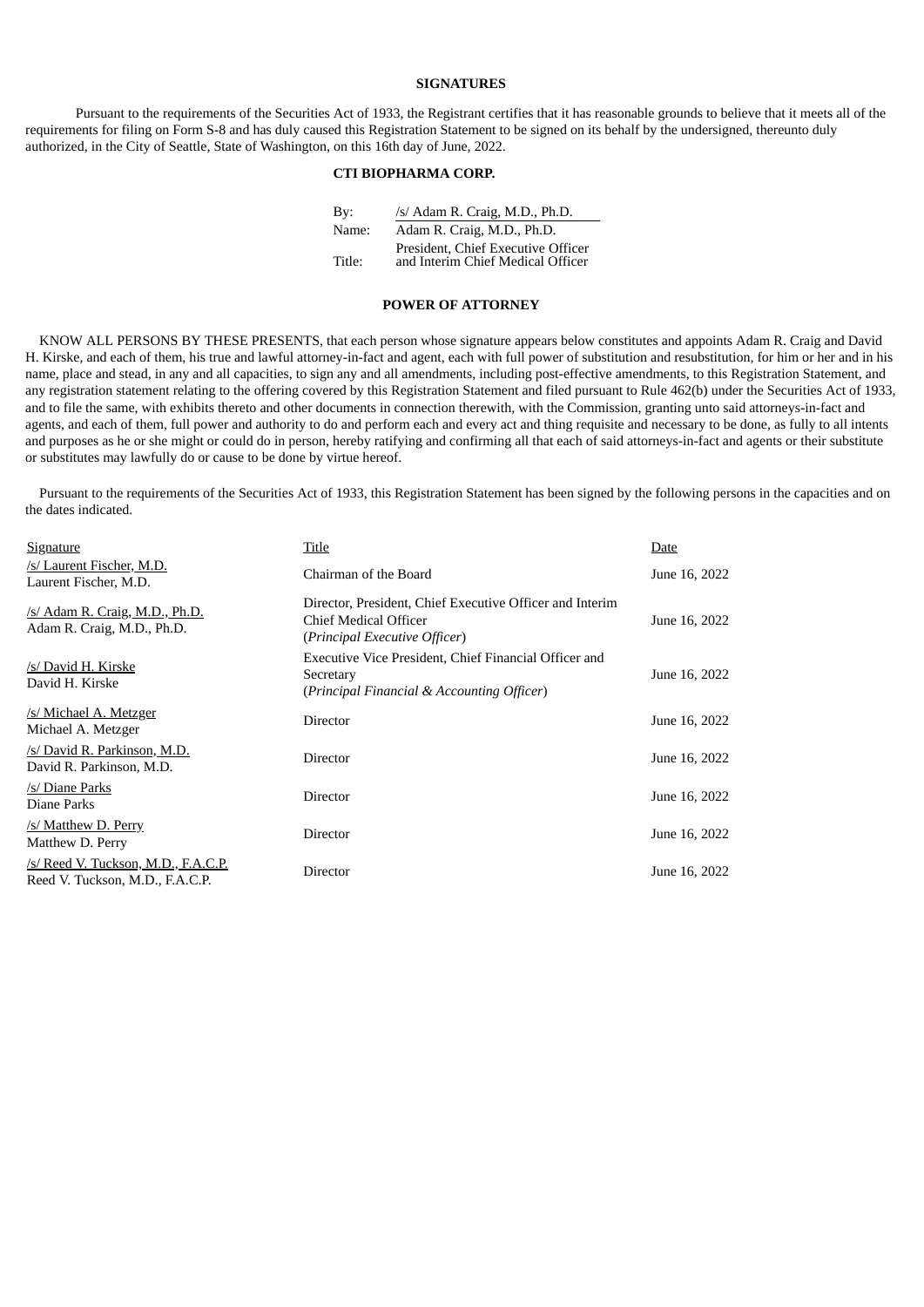## **FORM S-8**

(Form Type)

### **CTI BIOPHARMA CORP.**

(Exact Name of Registrant as Specified in its Charter)

Table 1: Newly Registered Securities

<span id="page-6-0"></span>

| <b>Security</b><br>Type       | <b>Security Class Title (1)</b>              | <b>Fee Calculation Rule</b> | <b>Amount Registered</b><br>(1) | Proposed<br>Maximum<br><b>Offering Price</b><br>Per Unit | <b>Maximum</b><br>Aggregate<br><b>Offering Price</b> | <b>Fee Rate</b>         | <b>Amount of</b><br><b>Registration Fee</b> |
|-------------------------------|----------------------------------------------|-----------------------------|---------------------------------|----------------------------------------------------------|------------------------------------------------------|-------------------------|---------------------------------------------|
| Equity                        | Common stock, par value \$0.001<br>per share | Rule 457(a) (2)             | 8,000,000<br>(5)                | \$5.265                                                  | \$42,120,000                                         | \$92.70 per \$1,000,000 | \$3,904.52                                  |
| Equity                        | Common stock, par value \$0.001<br>per share | Rule 457(a) (3)             | 500,000<br>(6)                  | \$4.475                                                  | \$2,237,500                                          | \$92.70 per \$1,000,000 | \$207.42                                    |
| Equity                        | Common stock, par value \$0.001<br>per share | Rule 457(a) (4)             | 2,032,500<br>(7)                | \$2.943                                                  | \$5,981,648                                          | \$92.70 per \$1,000,000 | \$554.50                                    |
| <b>Total Offering Amounts</b> |                                              |                             |                                 |                                                          | \$50,339,148                                         |                         | \$4,666.44                                  |
| <b>Total Fee Offsets</b>      |                                              |                             |                                 |                                                          |                                                      |                         |                                             |
| <b>Net Fee Due</b>            |                                              |                             |                                 |                                                          |                                                      |                         | \$4,666.44                                  |

- (1) Pursuant to Rule 416(a) under the Securities Act of 1933, as amended (the "Securities Act"), this Registration Statement on Form S-8 (this "Registration Statement") shall also cover any additional shares of common stock, par value \$0.001 per share (the "Common Stock") of CTI BioPharma Corp. (the "Registrant") that become issuable under the CTI BioPharma Corp. Amended and Restated 2017 Equity Incentive Plan (the "2017 Plan"), the CTI BioPharma Corp. Amended and Restated 2007 Employee Stock Purchase Plan (the "ESPP") and the outstanding option awards that were granted to newly hired employees as inducement to the employees' acceptance of employment with the Registrant in accordance with Nasdaq Listing Rule 5635(c)(4) (the "Inducement Awards").
- (2) Estimated in accordance with Rule 457(h) of the Securities Act based on the average of the high and low prices of the Registrant's Common Stock as reported on the Nasdaq Stock Market on June 14, 2022.
- (3) Estimated in accordance with Rule 457(h) of the Securities Act based on a 15% discount from the average of the high and low prices of the Registrant's Common Stock on the Nasdaq Stock Market on June 14, 2022, such discount representing the maximum permissible discount offered pursuant to the ESPP.
- (4) Estimated in accordance with Rule 457(h) of the Securities Act based on the weighted average exercise price of the Inducement Awards.
- (5) Represents 8,000,000 shares of Common Stock reserved for issuance under the 2017 Plan.
- (6) Represents 500,000 shares of Common Stock reserved for issuance under the ESPP.
- (7) Represents 2,032,500 shares of Common Stock subject to the Inducement Awards.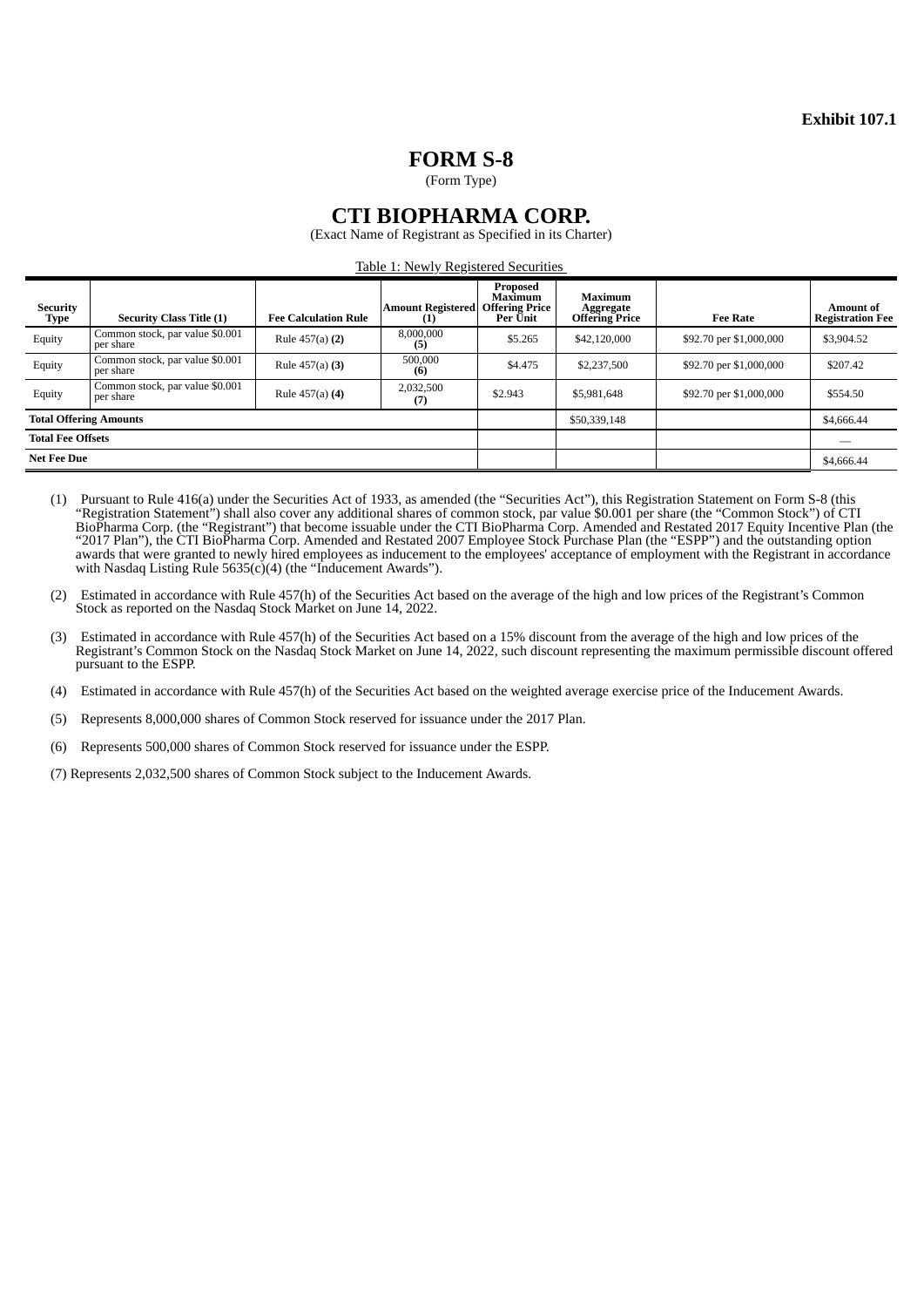# <span id="page-7-0"></span>**GIBSON DUNN**

Gibson, Dunn & Crutcher LLP

**Exhibit 5.1**

555 Mission Street San Francisco, CA 94105-0921 Tel 415.393.8200 www.gibsondunn.com

June 16, 2022

CTI BioPharma Corp. 3101 Western Avenue, Suite 800 Seattle, Washington 98121

#### Re: *CTI BioPharma Corp. Registration Statement on Form S-8*

#### Ladies and Gentlemen:

We have examined the Registration Statement on Form S-8 (the "Registration Statement") of CTI BioPharma Corp., a Delaware corporation (the "Company"), to be filed with the Securities and Exchange Commission (the "Commission") pursuant to the Securities Act of 1933, as amended (the "Securities Act"), in connection with the offering by the Company of up to 2,032,500 shares of the Company's Common Stock, par value \$0.001 per share (the "Shares"). The Shares subject to the Registration Statement are to be issued, under the CTI BioPharma Corp. Amended and Restated 2017 Equity Incentive Plan (the "2017 Plan"), the CTI BioPharma Corp. Amended and Restated 2007 Employee Stock Purchase Plan (the "ESPP") and pursuant to outstanding stock option awards granted to newly hired employees as inducement to the employees' acceptance of employment with the Company (the "Inducement Awards" and, together with the 2017 Plan and the ESPP, the "Plans").

In arriving at the opinion expressed below, we have examined originals, or copies certified or otherwise identified to our satisfaction as being true and complete copies of the originals, of such documents, corporate records, certificates of officers of the Company and of public officials and other instruments as we have deemed necessary or advisable to enable us to render the opinion set forth below. In our examination, we have assumed without independent investigation the genuineness of all signatures, the legal capacity and competency of all natural persons, the authenticity of all documents submitted to us as originals and the conformity to original documents of all documents submitted to us as copies. As to any facts material to this opinion, we have relied to the extent we deemed appropriate and without independent investigation upon statements and representations of officers and other representatives of the Company and others. We have also assumed that there are no agreements or understandings between or among the Company and any participants in on or more of the Plans that would expand, modify or otherwise affect the terms of any of the Plans or the respective rights or obligations of the participants thereunder.

Based upon the foregoing, and subject to the assumptions, exceptions, qualifications and limitations set forth herein, we are of the opinion that the Shares, when issued against payment therefor in accordance with the terms set forth in the applicable Plan as set forth in the Registration Statement, will be validly issued, fully paid and non-assessable.

We render no opinion herein as to matters involving the laws of any jurisdiction other than the Delaware General Corporation Law (the "DGCL"). We are not admitted to practice in the State of Delaware; however, we are generally familiar with the DGCL as currently in effect and have made such inquiries as we consider necessary to render the opinions above. This opinion is limited to the effect of the current state of the DGCL and the facts as they currently exist. We assume no obligation to revise or supplement this opinion in the event of future changes in such law or the interpretations thereof or such facts.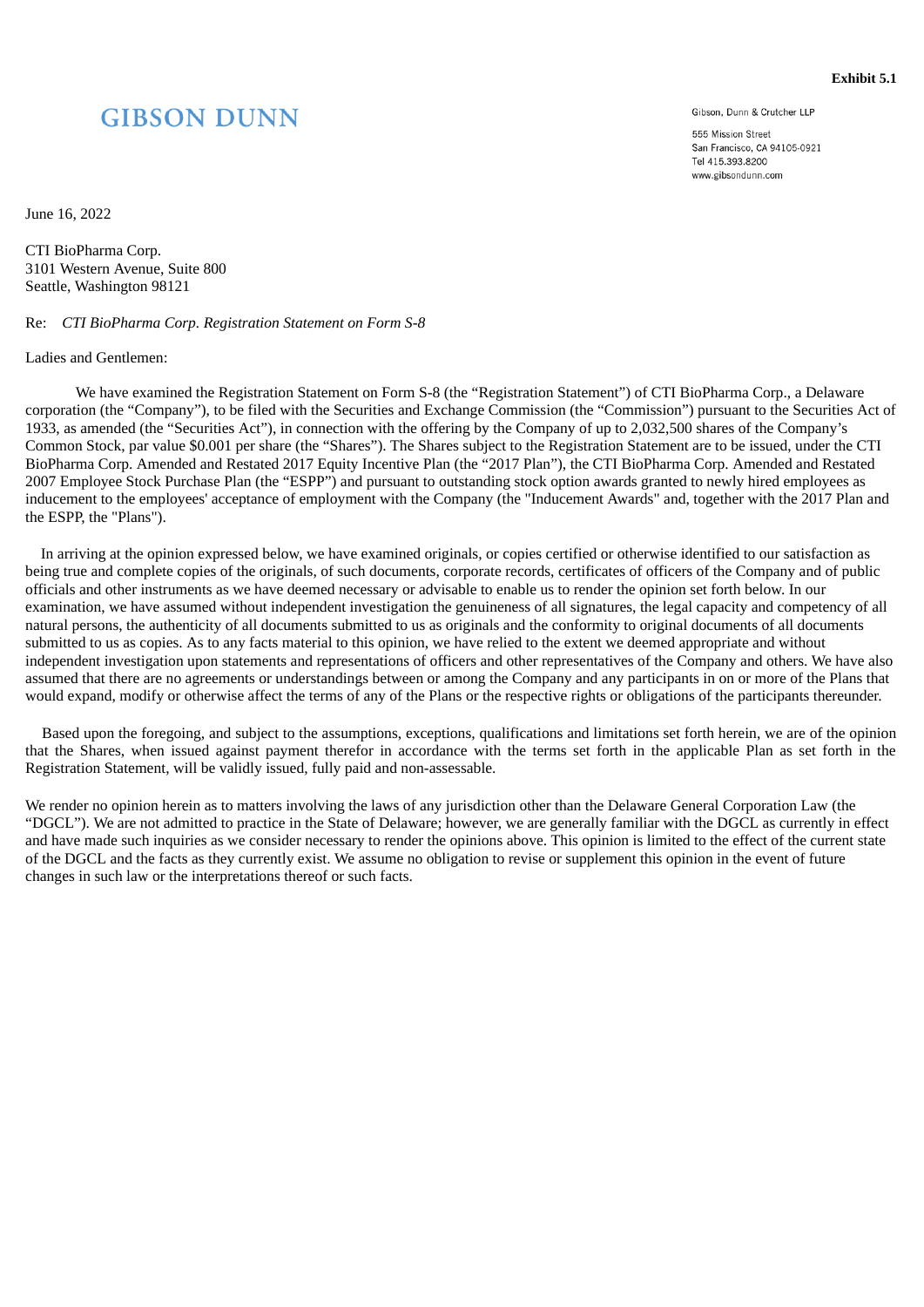We consent to the filing of this opinion as an exhibit to the Registration Statement, and we further consent to the use of our name under the caption "Legal Matters" in the Registration Statement and the prospectus that forms a part thereof. In giving these consents, we do not thereby admit that we are within the category of persons whose consent is required under Section 7 of the Securities Act or the Rules and Regulations of the Commission.

Very truly yours,

/s/ Gibson, Dunn & Crutcher LLP